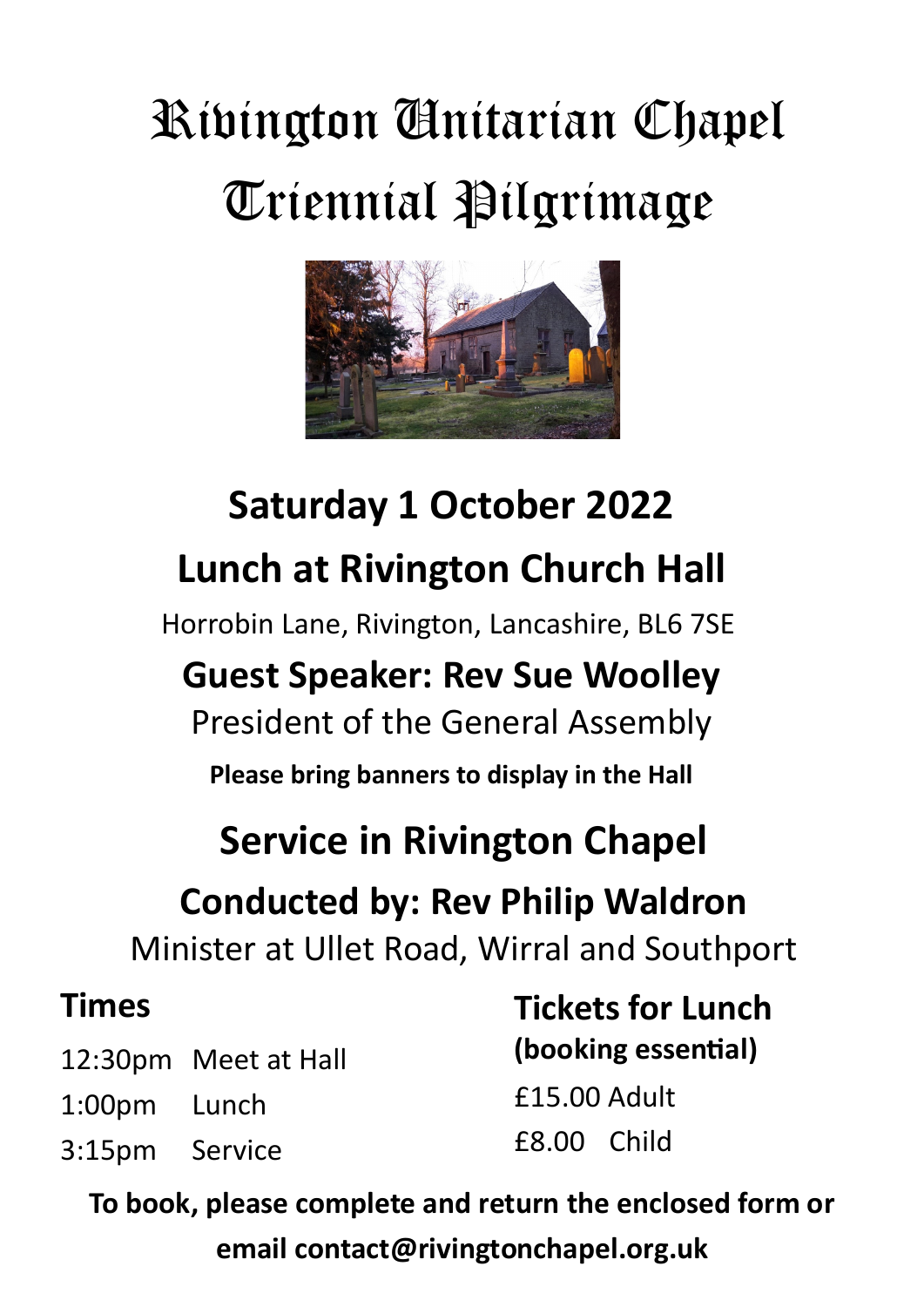# **Menu**

| <b>Starter:</b>                                  | Leek and potato soup (v) or           |  |  |  |
|--------------------------------------------------|---------------------------------------|--|--|--|
|                                                  | Chicken liver paté                    |  |  |  |
|                                                  | <b>Main course:</b> Butter pie (v) or |  |  |  |
|                                                  | Poached salmon or                     |  |  |  |
|                                                  | Meat and potato pie                   |  |  |  |
| all served with potatoes and seasonal vegetables |                                       |  |  |  |
| <b>Pudding:</b>                                  | <b>Fruit salad</b>                    |  |  |  |

A vegan option will be available on request. Please let us know if you have other dietary requirements and we will do our best to accommodate them.